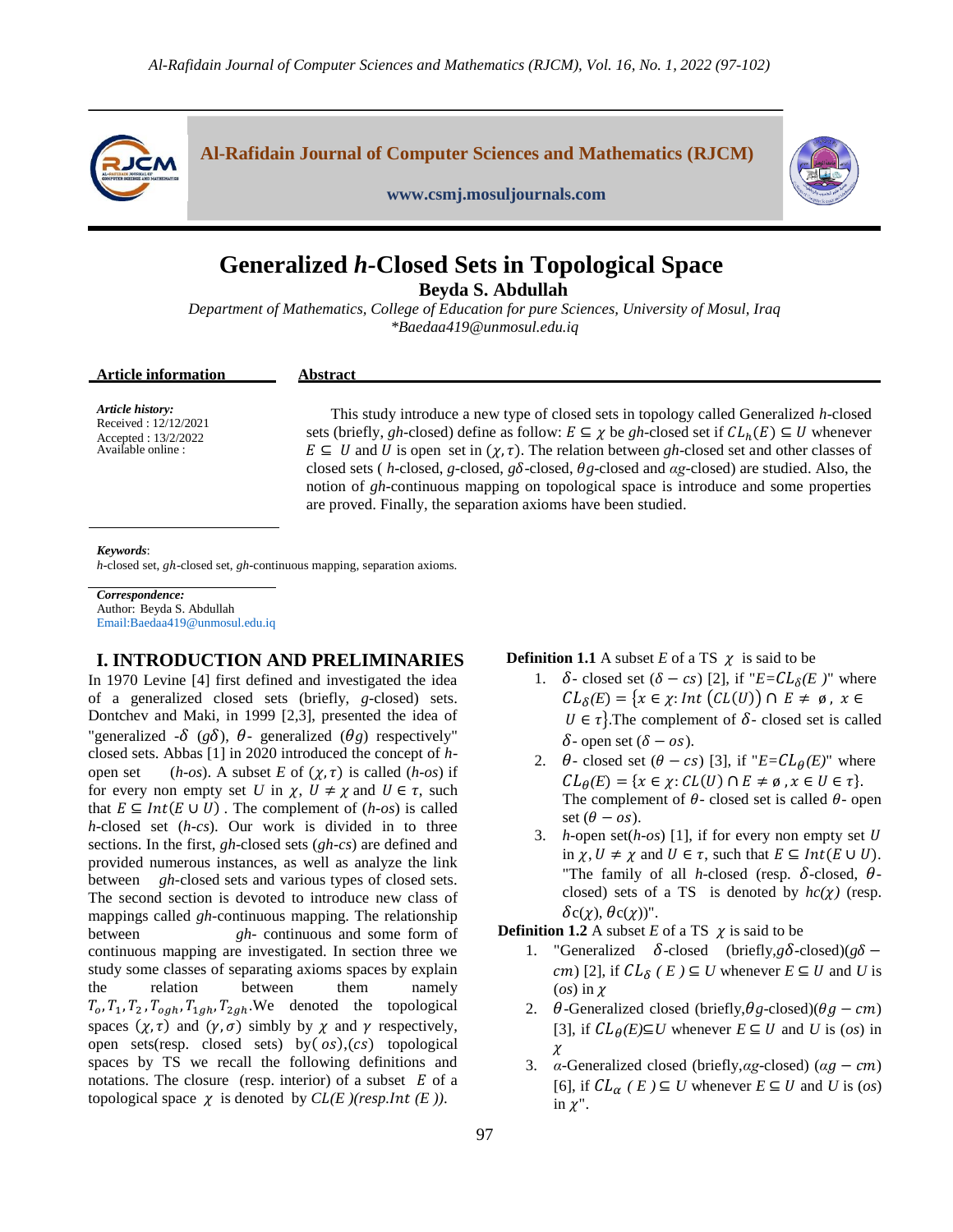- 4. "Generalized semi-closed (briefly, *gs*-closed)  $(gs-cm)$  [7], if  $CL_s$  (*E*)  $\subseteq U$  whenever  $E \subseteq$ and *U* is  $(\cos)$  in  $\chi$ .
- 5. Generalized closed (briefly, *g*-closed)  $(g cm)$  [4], if  $CLE \neq U$  whenever  $E \subseteq U$  and *U* is (*os*) in  $\chi$ ".

#### **Theorem 1.3**

- *1. Each* ( $\delta$ -*cs*) *in a TS is* ( $g\delta$ -*cs*) [2].
- 2. *Each*  $(\theta cs)$  *in a TS is*  $(\theta g cs)$  [3].
- *3. Each (cs) in a TS is (h-cs) [1].*
- *4. Each (cs) in a TS is (g-cs) [4].*

**Definition 1.4** " Let  $\chi$  and  $\gamma$  be a TS, a mapping  $f: \chi \rightarrow$  $\gamma$  is said to be

- 1. Generalized  $\delta$ -continuous ( $g\delta$  contm.) [2] suppose that the inverse image of each closed subset of  $\gamma$  is ( $g\delta$ -*cs*) in  $\chi$ .
- 2.  $\theta$ -Generalized continuous ( $\theta$ *g*-contm) [3] suppose that the inverse image of each closed subset of  $\gamma$  is ( $\theta$ *g-cs*) in  $\chi$ .
- 3. α -Generalized continuous (ag-contm) [6] suppose that the inverse image of each closed subset of  $\gamma$  is ( $\alpha$ *g-cs*) in  $\gamma$ .
- 4. Generalized semi-continuous (*gs*-contm) [7] suppose that the inverse image of each closed subset of  $\gamma$  is (*gs-cs*) in  $\gamma$ .
- 5. *h*-continuous  $(h \text{contm})$  [1] suppose that the inverse image of each open subset of  $\gamma$  is (*h-os*) in  $\chi$ .
- 6. Generalized-continuous  $(g$ -contm) [4] suppose that the inverse image of each closed subset of  $\gamma$ is  $(g-cs)$  in  $\chi$ ".

**Definition.1.5**. A TS  $(\chi, \tau)$  is called

- 1.  $T_{0h}$  space[1] if *a, b* are to distinct points in  $\chi$ there exists  $(h\text{-}os)$  *U* such that either  $a \in U$  and  $b \notin U$ , or  $b \in U$  and  $a \notin U$ .
- 2.  $T_{1h}$  space [1] if  $a, b \in \chi$  and  $a \neq b$ , there exists (*h-os*) *U, V* containing *a, b* respectively, such that either  $b \notin U$  and  $a \notin V$ .
- 3.  $T_{2h}$  space[1] if  $a, b \in \chi$  and  $a \neq b$ , there exists disjoint (*h-os*) *U, V* containing *a, b* respectively.

## **II. Generalized (** *-cs***) in** *TS*

This section introduces a new closed set class called generalized (*h-cs*) and we investigate the relationship with closed set,  $(h-cs)$ ,  $(g-cs)$ ,  $(a-cs)$ ,  $(\theta g-cs)$ ,  $(g\delta-cs)$ ,  $(\alpha g-cs)$ and (*gs-cs*).

**Definition 2.1**."A subset  $E$  of the TS  $\chi$  is said to be generalized *h*-closed (briefly, *gh*-closed) set, if  $CL_h$  (*E*  $\nu \subseteq U$  whenever  $E \subseteq U$  and U is (*os*) in  $\chi$ . The complement of *gh*-closed set is called *gh*-open (*gh-os*). The set of all family *gh*-closed denoted by  $ghc(\chi)$ ".

**Example 2.2** *.If*  $\chi = \{2, 4, 6\}$  and  $\tau = \{\emptyset, \chi, \{4\}, \{4, 6\}\}.$ Then  ${hc}(\chi) = g{hc}(\chi) = {\emptyset, \chi, \{4\}, \{2\}, \{2,4\}, \{2,6\}}.$ 

**Theorem 2.3**. *Each* (*h-cs*) *in any TS is* (*gh - cs*).

*Proof.* Suppose that *E* be  $(h-cs)$  in  $\gamma$  such that  $E \subseteq U$ , where *U* is (*os*). Since *E* is  $(h-cs)$  by proposition (2.2) [1],  $CL_h(E) = E$ , and  $E \subseteq U$ , therefore  $CL_h(E) \subseteq U$ . Hence *E* is  $(gh-cs)$  in  $\chi$ .

As shown in the following example, the converse of the preceding theorem is not true in general.

**Example 2.4.** If  $\chi = \{3, 6, 9\}$  and  $\tau = \{\emptyset, \chi, \{9\}\}\$  then  ${hc}(\chi) = {\phi, \chi, \{9\}, \{3,6\}}$ 

 ${ g } h c(\chi) = { \emptyset, \chi, \{ 3 \}, \{ 6 \}, \{ 9 \}, \{ 3, 6 \}, \{ 3, 9 \}, \{ 6, 9 \} }$ 

Let  $A = \{6\}$ . *A* is (*gh-cs*) but not (*h-c*) in.

**Proposition 2.5**. Let  $E$  be subset of a space  $\chi$ , then  $CL_h(E) \subseteq CL_\theta(E)$ 

*Proof.* Assume that *E* is a subset of the space  $\chi$  and let  $x \in CL_h(E)$ . By Theorem(2.3) [1],  $U \Rightarrow E \cap U \neq \emptyset$ ). Since (all (*os*) is (*h-os*)) [1], then  $(\forall U \in \tau)(x \in U \implies E \cap U \neq \emptyset)$  Since  $U \subseteq CL(U)$ , then  $U \cap E \subseteq CL(U) \cap E$  for all  $(\circ s)$  *U* contain *x*, so  $CL(U) \cap E$  $E \neq \emptyset$  for all *(os) U* contain *x*. Therefore  $x \in CL_{\theta}$  *(E)*. Hence  $CL_b(E) \subseteq CL_\theta(E)$ .

**Proposition 2.6**. Let  $E$  be subset of a space  $\chi$ , then  $CL_h(E) \subseteq CL_\delta(E)$ 

*Proof.* Assume that *E* is a subset of the space  $\chi$  and let  $x \in CL_h(E)$ . By Theorem(2.3) [1]  $U \Rightarrow E \cap U \neq \emptyset$ ). Since (all (*os*) is (*h-os*)) [1], for all (*os*) *U* contain *x*, then  $E \cap U \neq \emptyset$ . Since  $U = int(U) \subseteq$  $int(cl(U))$ , then  $E \cap U \subseteq int(cl(U)) \cap E$  for all  $(os)$ *U* contain *x*. Therefore *int*( $Cl(U)$ )  $\cap$   $E \neq \emptyset$ , for all *(os) U* contain *x*, so  $x \in CL_{\delta}$  (*E* ). Hence  $CL_{h}$  (*E* )  $\subseteq CL_{\delta}(E)$ .

**Theorem 2.7.** *Each* ( $\theta$ *g-cs*) *in*  $\chi$  *is* (*gh - cs*).

*Proof.* Suppose that *E* be  $(\theta g\text{-}cs)$  in  $\chi$  such that  $E \subseteq U$ , where *U* is (*os*). Since *E* is ( $\theta$ *g-cs*) by proposition (2.5), then  $CL_h$   $(E) \subseteq CL_\theta(E) \subseteq U$ , so we get  $CL_h(E) \subseteq U$ . Hence *E* is  $(gh-cs)$  in  $\blacksquare$ 

"The converse of the above the over is not true in general as shown in the following example".

**Example 2.8.** *If*  $\chi = \{5, 4, 7\}$  and

 $\tau = \{\emptyset, \chi, \{4\}, \{5,4\}, \{4,7\}\}\$  then

 ${hc}(\chi) = g{hc}(\chi) = {\phi, \chi, {7}, {5, 4}, {5}, {4}, {5, 7}, {4, 7}}.$  $\theta$ o(x )= { $\emptyset$ , x } =  $\theta$ c(x)

Let  $A = \{4\}$ . Here A is (*gh-cs*) in  $\chi$  but not ( $\theta$ *g-cs*) because  $CL_{\theta} (\{4\}) = \chi \nsubseteq \{4\}.$ 

**Corollary 2.9**. *Each* ( $\theta$ -*cs*) in  $\chi$  is ( $gh$ -*cs*).

*Proof.* By Theorem (1.3) (2) and Theorem (2.7). ■

**Theorem 2.10**. All ( $g\delta$ -cs) in  $\chi$  is ( $gh$  - cs).

*Proof.* Suppose that *E* be ( $g\delta$ -*cs*) in  $\chi$  such that  $E \subseteq U$ , where *U* is (*os*). Since *E* is ( $g\delta$ -*cs*), by proposition (2.6), then  $CL_h(E) \subseteq CL_\delta(E) \subseteq U$ , so we get  $CL_h(E) \subseteq U$ . Hence *E* is  $(gh-cs)$  in  $\gamma$ .

The converse is not true in general as shown in the following example.

**Example 2.11**. If  $\chi = \{5, 2, 3\}$  and  $\tau = \{\emptyset, \chi, \{3\}\}\$  then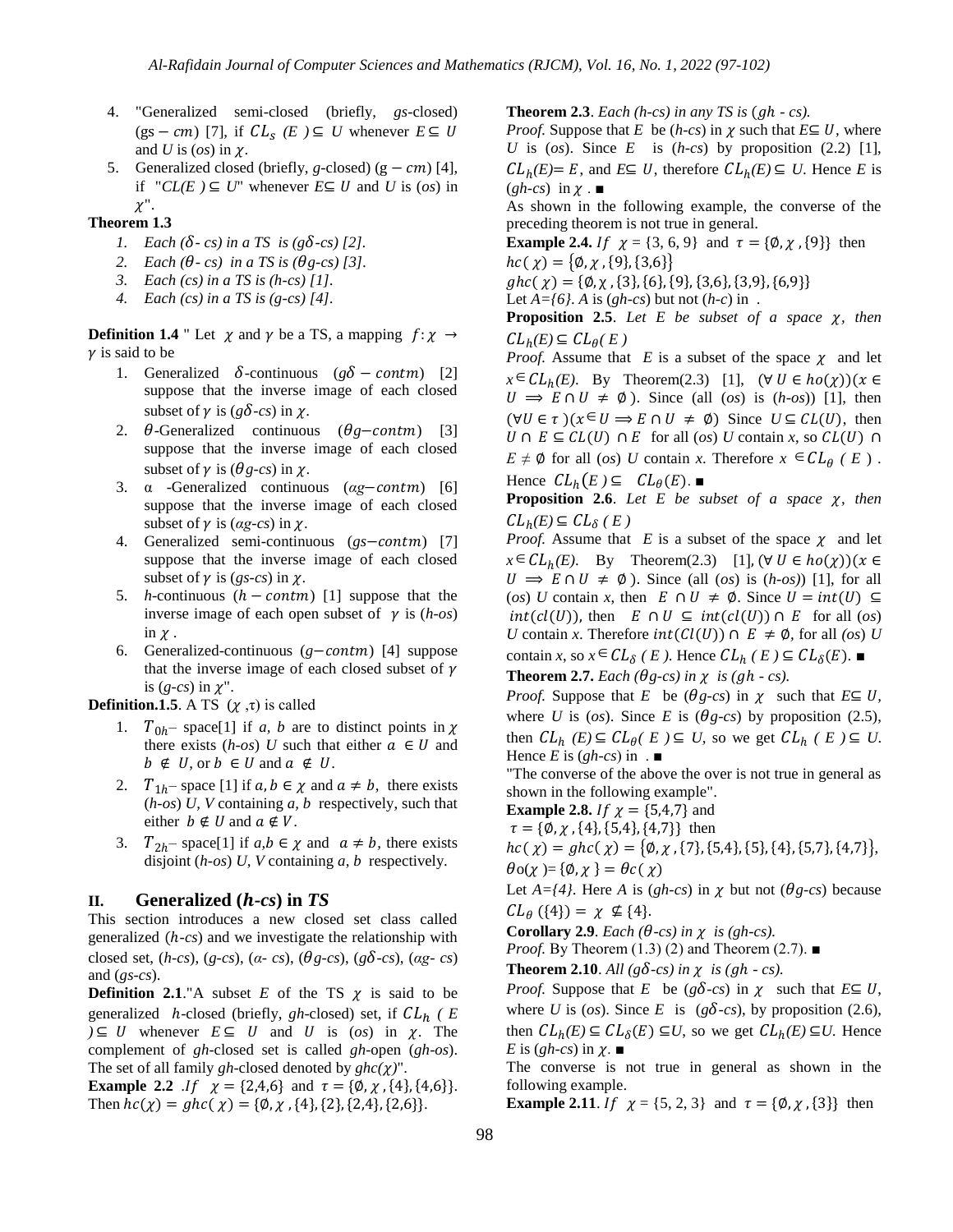${hc}(\chi) = {\phi, \chi, \{3\}, \{5,2\}}$ 

 ${ g}{ h}{ c}(\chi) = {\phi,\chi,\{5\},\{3\},\{2\},\{5,2\},\{2,3\},\{5,3\} }$ 

Let  $A = \{3\}$ , A is (*gh-cs*) in  $\chi$  but not ( $g\delta$ -*cs*).

**Corollary 2.12***. Each* ( $\delta$ -*cs*) in  $\chi$  is (gh-*cs*).

*Proof.* By Theorem (1.3) (1) and Theorem (2.10). ■

**Theorem 2.13**. *Each* (*g-cs*) in  $\chi$  is (*gh - cs*).

*Proof.* Suppose that *E* be (*g-cs*) in  $\chi$  such that  $E \subseteq U$ , where  $U$  is  $(os)$ . Since  $E$  is  $(g-cs)$  by Theorem  $(2.4)$  [1], then

 $CL_h(E) \subseteq CL(E) \subseteq U$ , so we get  $CL_h(E) \subseteq U$ . Hence *E* is  $(gh-cs)$  in  $\chi$ .  $\blacksquare$ 

"The converse is not true in general as shown in the following example".

**Example 2.14**. From Example (2.8)

 $CL_h$  ((4))={4},  $CL$ ((4))=  $\chi$ . Hence (4) is (*gh-cs*) in  $\chi$  but not (*g- cs*).

**Corollary 2.15**. *Each* (cs) in  $\chi$  is (gh-cs).

*Proof.* By Theorem (1.3) (4) and Theorem (2.13). ■

**Remark 2.16**. *There is no relationship between (α- cs), (αg- cs) and (gs -cs) with (gh-cs) as shown in the following examples.*

**Example 2.17.** If  $\chi = \{2, 4, 6\}$ . Now,

- 1. If  $\tau = {\emptyset, \chi, \{4\}, \{4,6\}}$ . Then *{6}*is (*α- cs*) and (*αg- cs*) but not (*gh- cs*). Also *{6}*is semi- closed and (*sg- cs*) but not (*gh- cs*).
- 2. If  $\tau = {\emptyset, \chi, {2,4}}$ . Then  $\langle 2 \rangle$  is not  $(\alpha cs)$  and not (*αg- cs)* but (*gh- cs*). Also *{4}*is not semi- closed and not (*sg- cs*) but (*gh- cs*).

**Remark 2.18**. *As a result of the above, we have Fig.1 below.*



Fig. 1

**Theorem 2.19.** *If* E *is (gh-cs)* and  $E \subseteq B \subseteq CL_h$  ( E ), *then B is (gh-cs).*

*Proof.* Assume that *U* be (*os*) in  $\chi$  such that  $B \subseteq U$ , then  $E \subseteq U$ . Since *E* is (*gh-cs*). Then  $CL_h$  ( E )  $\subseteq U$ , now  $CL_h(B) \subseteq CL_h(CL_h(E)) = CL_h(E) \subseteq U$ . Therefore *B* is (*gh-cs*). ■

**Theorem 2.20** *Let*  $E \subseteq \gamma \subseteq \chi$  *and suppose that*  $E$  *is*(*gh-cs*) *in*  $\chi$ *, then E is(gh-cs) relative to*  $\gamma$ *.* 

*Proof.* Because of this  $E \subseteq \gamma \subseteq \chi$  and  $E$  is  $(gh-cs)$  in  $\chi$ , to show that *E* is  $(gh-c)$  relative to  $\gamma$ . Let  $E \subseteq U \cap \gamma$ , where *U* is (*os*) in  $\chi$ . Since *E* is (*gh-c*)  $E \subseteq U$ , implies  $CL_h(E) \subseteq U$ . As a consequence,  $CL_h(E) \cap \gamma \subseteq U \cap \gamma$ . Thus *E* is (*gh-cs*) relative to  $\gamma$ .

**Theorem 2.21**. *A (gh-cs) E is (h-cs) only if and only if*   $CL_h$  (*E*)  $\setminus$  *E* is (*h*-cs).

*Proof.* If *E* is (*h-cs*), then  $CL_h$  (*E*) $\angle E = \emptyset$ . Conversely, suppose  $CL_h$  (*E*)  $\angle E$  is (*h-cs*) in  $\chi$ . Since *E* (*gh-cs*). Then  $CL_h(E)/E$  there are no non empty closed sets in this collection in . Then  $CL_h(E) \setminus E = \emptyset$ . Hence *E* is (*h-cs*). **Definition 2.22.** "A subset  $E$  of a space  $\chi$  is called gh-open set  $(gh\text{-}os)$ " if  $\chi \setminus E$  is  $(gh\text{-}cs)$ . The family of all  $(gh\text{-}os)$ subset of a TS  $(\chi, \tau)$  is denoted by  $gho(\chi)$ .

All of the following results are true by using complement. **proposition 2.23**. *The following statements are true:*

- *1. Each (h-os) is (gh-os).*
- *2. Each (os) is (gh-os).*
- 
- 3. *Each* ( $\delta$  -os) is (gh-os).

*Proof.* By using the complement of the definition of (*ghcs*).

## **III.** *gh***- Continuous Mapping**

 The *gh*-continuous map on *TS* is introduced and studied in this section.

**Definition 3.1**."A mapping  $f: \chi \rightarrow \gamma$  is said to be gh-continuous (gh-contm), if  $f^{-1}(F)$  is (gh-cs) in  $\chi$  for each  $(cs)$  *F* in  $\gamma$ "

**Theorem 3.2.** *If*  $f: \chi \rightarrow \gamma$  *is (contm) then it is (gh-contm) Proof.* Assume that  $f: \chi \rightarrow \gamma$  be (*contm*) and "let *F* be (*cs*) in  $\gamma$ . since f is (*contm*) then  $f^{-1}(F)$  is (*cs*) in  $\chi$ . By Corollary (2.15), then  $f^{-1}(F)$  is  $(gh\text{-}cs)$  in  $\chi$ .

The converse of the above the over is not true in general as shown in the following example".

**Example 3.3.** If  $\chi = \gamma = \{2, 4, 6\}$  and

 ${\tau} = {\emptyset, \chi, \{4\}, \{4,6\}\},\$ 

 ${\sigma} = {\phi, \gamma, \{6\}, \{2,6\}}$  then

 ${hc}(\chi) = g{hc}(\chi) = {\phi, \chi, \{2\}, \{4\}, \{2,4\}, \{2,6\}}$ 

Assume that  $f: \chi \to \gamma$  be an identity map. Then f is  $(gh$ - *contm*), but f is not (*contm*), since for the (*cs*)  $\{4\}$  in  $\gamma$ ,  $f^{-1}(\{4\}) = \{4\}$  is not  $(cs)$  in  $\chi$ .

**Theorem 3.4**. *Each (g- contm) is (gh-contm).* 

*Proof.* Assume that  $f: \chi \rightarrow \gamma$  be "(*g-contm*) and let *F* be (*cs*) in . since  $f$  is  $(g$ -*contm*) and by Theorem (2.13), then  $f^{-1}(F)$  is (*gh-cs*) in  $\chi$ . ■

As shown in the following example, the converse of the preceding theorem is not true in general".

**Example 3.5.** If  $\chi = \gamma = \{7, 8, 9\}$  and

 ${\tau} = {\emptyset, \chi, {8}, {8, 9}, {7, 8}}$ 

 $\sigma = {\emptyset, \gamma, {7}, {7,8}}$ 

 ${gc}(\chi) = {\phi, \chi, {7}, {9}, {7,9}}$ 

 ${hc}(\chi) = g{hc}(\chi) = {\emptyset, \chi, {\{7\}, \{8\}, \{9\}, \{7,8\}, \{7,9\}, \{8,9\}\}}$ 

Assume that  $f: \chi \to \gamma$  be an identity map. Then f is  $(gh$ - *contm*), but f is not  $(g$ - *contm*), because  $\{8, 9\}$  is  $(cs)$ in  $\gamma$  but  $f^{-1}(\{8, 9\}) = \{8, 9\}$  is not  $(g-cs)$  in  $\chi$ .

**Theorem 3.6**. All (g  $\delta$ -contm) is (gh-contm).

*Proof.* Suppose that  $f: \chi \rightarrow \gamma$  be (*g*  $\delta$  *-contm)* and *F* be (*cs*) in  $\gamma$ . since f is (*g*  $\delta$  *-contm*) then  $f^{-1}(F)$  is (*g*  $\delta$  *-cs*)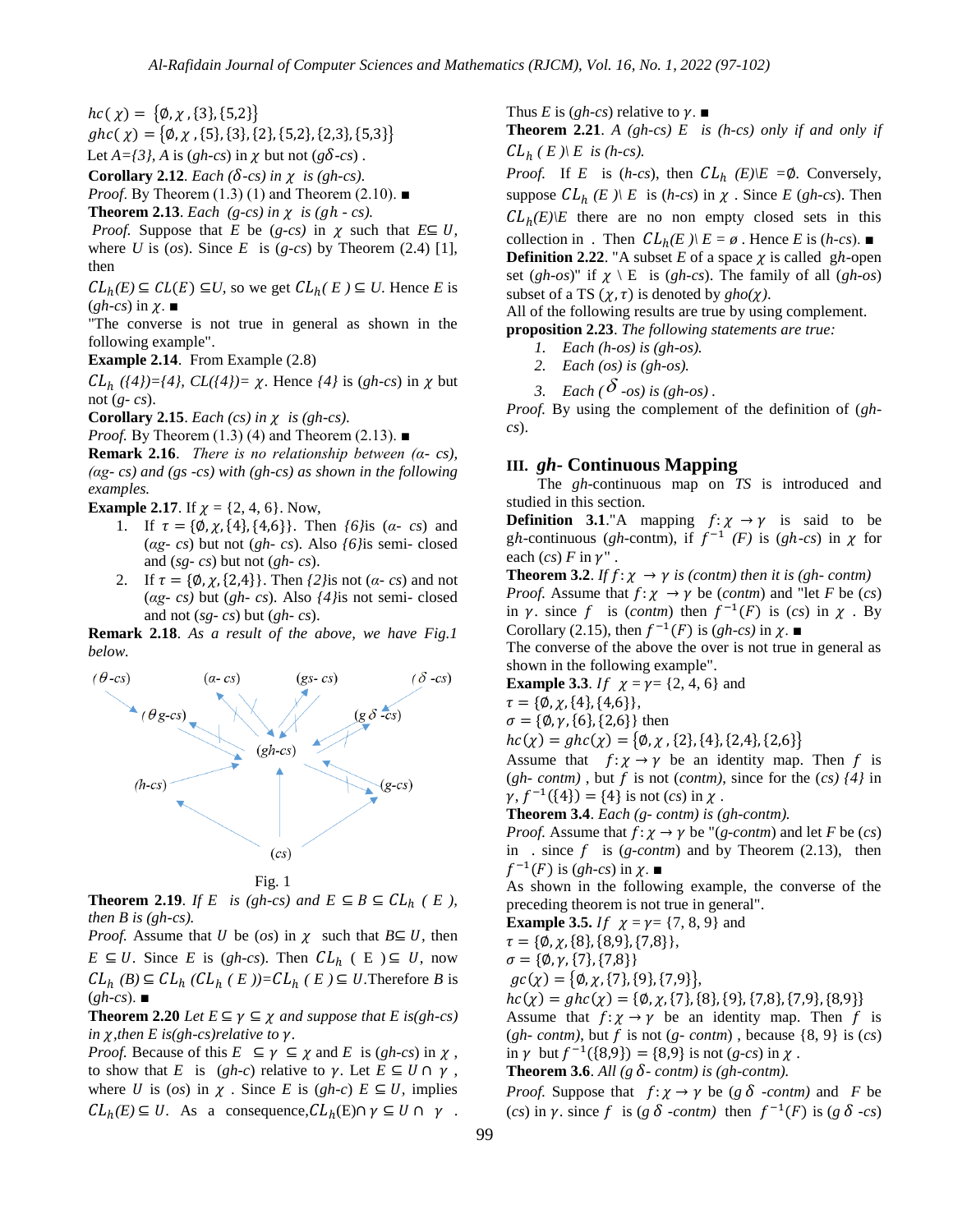in  $\chi$  and by Theorem (2.10), then  $f^{-1}(F)$  is  $(gh-cs)$  in  $\chi$ . ■

The converse of the above the over is not true in general as shown in the following example.

**Example 3.7.** If  $\chi = \gamma = \{2, 4, 6\}$  and

 $\tau = {\emptyset, \chi, \{6\}}, \quad \sigma = {\emptyset, \gamma, \{2,4\}}$ 

 ${hc}(\chi) = {\phi, \chi, \{6\}, \{2,4\}}$ 

 ${abc(\gamma)} = {\emptyset, \gamma, {2}, {4}, {6}, {2,4}, {2,6}, {4,6}}$ 

Suppose that  $f: \chi \to \gamma$  be an identity map. Then f is (*gh- contm*), but f is not ( $g \delta$  *- contm*), because {6}is (*cs*) in  $\gamma$  but  $f^{-1}(\{6\}) = \{6\}$  is not (*g*  $\delta$  -*cs*) in  $\chi$ .

**Theorem 3.8.** Each ( $\theta$  g- contm) is (gh-contm).

*Proof.* Suppose that  $f: \chi \rightarrow \gamma$  be ( $\theta$  *g-contm)* and *F* be (*cs*) in  $\gamma$ . "since f is ( $\theta$  g-contm) then  $f^{-1}(F)$  is ( $\theta$  g*cs*) in  $\chi$  and by Theorem (2.7), then  $f^{-1}(F)$  is (*gh-cs*) in  $\chi$ .  $\blacksquare$ 

As shown in the following example, the converse of the preceding theorem is not true in general".

**Example 3.9.** If  $\chi = \gamma = \{3, 4, 5\}$  and

 ${\tau} = {\emptyset, \chi, {\{3\}, \{4\}, \{3,4\}\}},$ 

 $\sigma = {\emptyset, \gamma, {4}, {3,4}}$ 

 ${hc}(\chi) = {\phi, \chi, \{5\}, \{3,5\}, \{4,5\}}$ 

- ${ g}{h}{c}(\chi) = {\phi, \chi, {5}, {3,5}, {4,5}, {3}}$
- $\theta$ gc( $\chi$ ) = { $\varnothing$ ,  $\chi$ , {3,5}}

Suppose that  $f: \chi \to \gamma$  be an identity map. Then f is (*gh- contm*), but f is not ( $\theta$  *g- contm*), because {5} is (*cs*) in  $\gamma$  but  $f^{-1}(\lbrace 5 \rbrace) = \lbrace 5 \rbrace$  is not ( $\theta$  g-cs) in  $\chi$ .

**Remark 3.10.** *As a result of the above, we have Fig. 2 below.*





**Remark 3.11.** *There is no relationship between (αgcontm) and (gs -contm) with (gh-contm) as shown in the following examples.*

**Example 3.12.** If  $\chi = \gamma = \{2, 4, 6\}$  and let  $f: \chi \rightarrow \gamma$  be an identity map. Now,

1. If  $\tau = {\emptyset, \chi, {2,4}}, \sigma = {\emptyset, \gamma, {4,6}}.$ 

Then f is  $(gh$ - *contm*), but f is not  $(ag$ - *contm*) and not (*gs-cnntm*), because {2} is (*cs*) in  $\gamma$  but  $f^{-1}(\{2\}) = \{2\}$  is not (*αg-cs*) and not (*gs-cs*) in  $χ$ .

2. If  $\tau = {\emptyset, \chi, {4}, {4, 6}}, \sigma = {\emptyset, \gamma, {2, 4}}.$ 

Then f is  $(ag$ - *contm*) and (*gs-cnntm*), but f is not (*ghcontm*) because  $\{6\}$  is (cs) in  $\gamma$  but  $f^{-1}(\{6\}) = \{6\}$  is not  $(gh-cs)$  in  $\chi$ .

$$
\begin{array}{c}\n\text{(gs-cnntm)} \quad \longrightarrow \quad \text{(gh-contm)} \\
\hline\n\text{Fig. 3}\n\end{array}
$$

**Definition 3.13**. A mapping  $f: \chi \rightarrow \gamma$  is said to be ghirresolute(*gh-irrm*), if  $f^{-1}(F)$  is (*gh-cs*) in  $\chi$  for each  $(gh - cs) F$  of  $\gamma$ .

**Theorem 3.14**. *Each (gh- irrm) is (gh-contm).*

*Proof.* It's obvious. ■

The converse of the above the over is not true in general as shown in the following example.

**Example 3.15.** If  $\chi = \gamma = \{2, 3, 4\}$  and

 ${\tau} = {\emptyset, \chi, \{4\}, \{3\}, \{3,4\}\}, \quad {\sigma} = {\emptyset, \gamma, \{3\}, \{3,4\}\}\$ 

 ${hc(\gamma) = ghc(\gamma) = \{\emptyset, \gamma, \{2\}, \{3\}, \{2,4\}, \{2,3\}\},}$ 

 ${hc}(\chi) = g{hc}(\chi) = {\emptyset, \chi, \{2\}, \{2,4\}, \{2,3\}}$ 

Suppose that  $f: \chi \to \gamma$  be an identity map. Then f is  $(gh$ - *contm*), but f is not  $(gh$ -irrm) because  $\{3\}$  is  $(gh$ -cs) in  $\gamma$  but  $f^{-1}(\{3\}) = \{3\}$  is not  $(gh\text{-}cs)$  in  $\chi$ .

**Theorem 3.16**. *A combination of two (gh- irrm) is also (gh- irrm).* 

*Proof.* Suppose that  $f: \chi \to \gamma$  and  $H: \gamma \to Z$  be any two (*gh- irrm*) . let *F* be any (*gh-cs*) in *Z*. Since *H* is (*gh- irrm*), then  $H^{-1}(F)$  is  $(gh-cs)$  in  $\gamma$ . Since, f is  $(gh-irrm)$  then  $f^{-1}(H^{-1}(F)) = (H \circ f)^{-1}(F)$  is (gh-cs) in  $\chi$ . Therefore  $HoF: \chi \rightarrow Z$  is (*gh- irrm*).

**Definition 3.17.** "A mapping  $f: \chi \rightarrow \gamma$  is said to be strongly  $gh$ - continuous, suppose that the inverse image of each (*gh-cs*) in  $\gamma$  is closed in  $\chi$ ".

**Theorem 3.18**. *All strongly (gh- contm) it is (contm).*

*Proof.* Assume the following scenario:  $f$  is strongly (*gh- contm*). Let *F* be (*cs*) in  $\gamma$ . Since (each (*cs*) is (*gh-cs*)), then *F* is  $(gh-cs)$  in  $\gamma$ . Since *f* is strongly  $(gh-contm)$ ,  $f^{-1}(F)$  is  $(cs)$  in . Therefore f is (*contm*).  $\blacksquare$ 

As shown in the example (3.15), the converse of the preceding theorem is not true in general.

Suppose that  $f: \chi \rightarrow \gamma$  be an identity map. Then f is continuous, but  $f$  is not strongly  $gh$ - continuous because {3} is *(gh-cs)* in  $\gamma$  but  $f^{-1}({3}) = {3}$  is not *(cs)* in  $\chi$ .

**Theorem 3.19**. *Each strongly gh- continuous map it is ghcontinuous.* 

*Proof.* Assume the following scenario:  $f$  is strongly (*gh- contm*). Let *F* be (*cs*) in  $\gamma$ . Since (all (*cs*) is (*gh-cs*)), then *F* is (*gh-cs*) in  $\gamma$ . Since *f* is strongly (*gh-contm*),  $f^{-1}(F)$  is  $(cs)$  in . Since ( all  $(cs)$  is  $(gh\text{-}cs)$ ), then  $f^{-1}(F)$ is  $(gh-cs)$  in  $\chi \cdot \blacksquare$ 

As shown in the example (3.15), the converse of the preceding theorem is not true in general.

Suppose that  $f: \chi \to \gamma$  be an identity map. Then f is  $(gh\text{-}contm)$ , but f is not strongly  $gh\text{-}continuous$ , since for the  $(gh-cs)$   $\{3\}$  in  $\gamma$ ,  $f^{-1}(\{3\}) = \{3\}$  is not closed in  $\chi$ .

## **IV. gh- Closed Sets and Separating Axioms**

 In this section, we introduce and study a new type of separating axioms spaces for (*gh-os*) in TS. **Definition.4.1**. A TS  $(\chi, \tau)$  is called

1.  $T_{0ah}$  - space if *a, b* are to distinct points in  $\chi$  there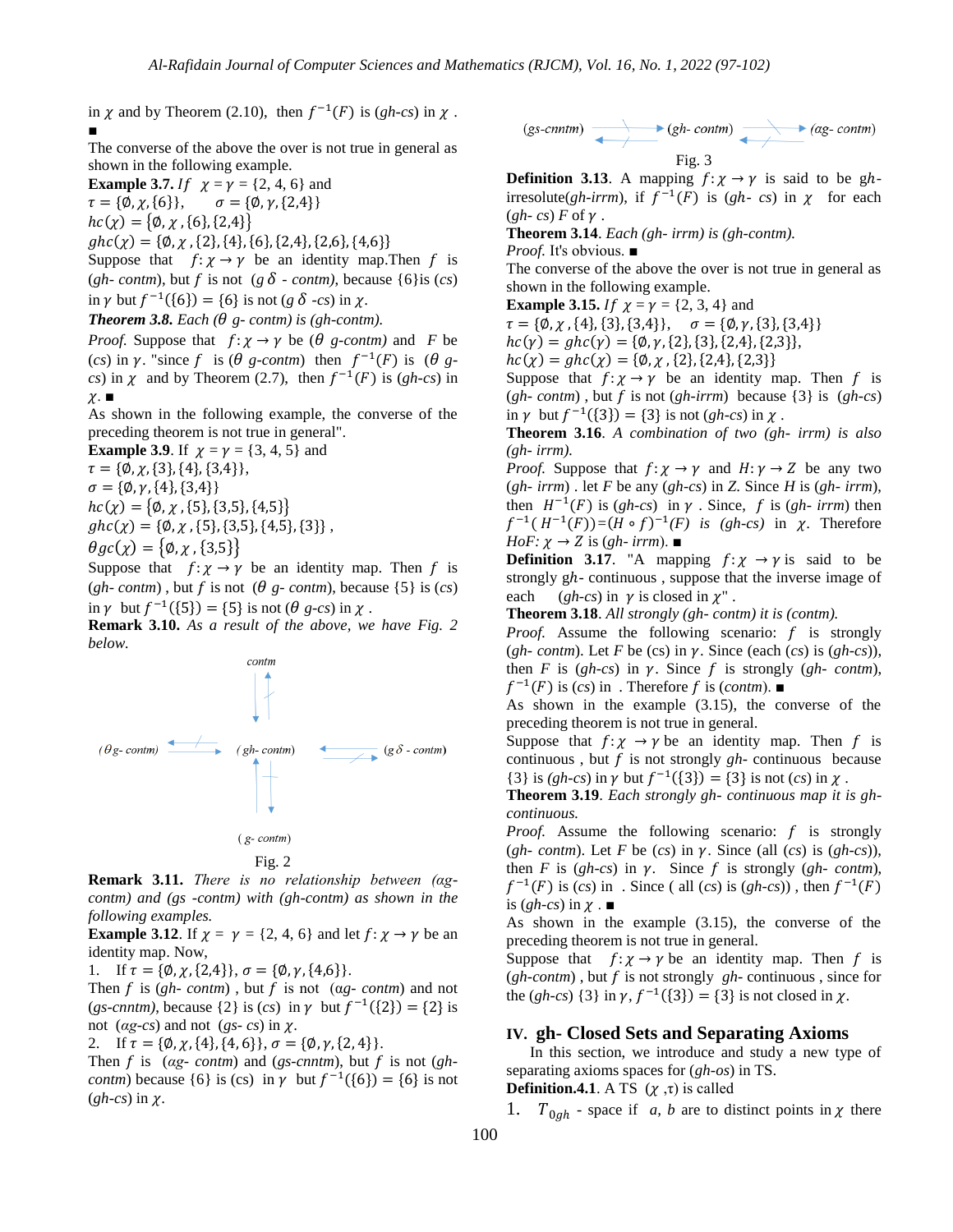exists (*gh-os*) *U* such that either  $a \in U$  and  $b \notin U$ , or *b*  $\in U$  and  $a \notin U$ .

- 2.  $T_{1ah}$  space if *a, b*  $\in \chi$  and  $a \neq b$ , there exists (*ghos*) *U, V* containing *a, b* respectively, such that either  $b \notin U$  and  $a \notin V$ .
- 3.  $T_{2ah}$ -space if *a*,  $b \in \chi$  and  $a \neq b$ , there exists disjoint (*gh-os*) *U, V* containing *a, b* respectively.

**Theorem.4.2.** *Each*  $T_0$  *- space is*  $T_{0ah}$  *- space.* 

*Proof:* Assume that  $\chi$  be  $T_0$  - space and *a, b* be two distinct points in  $\chi$ . Since  $\chi$  is  $T_0$  - space. Then there is one an (*os*) *U* in  $\chi$  such that  $a \in U$  and  $b \notin U$  or  $b \in U$  and  $a \notin U$ . Since (each (*os*) is (*gh-os*)) proposition 2.23(2). Then *U* is  $(gh\text{-}os)$  in  $\chi$  such that  $a \in U$  and  $b \notin U$  or  $b \in U$ and  $a \notin U$ . Hence  $\chi$  is  $T_{0ah}$  - space.  $\blacksquare$ 

The converse is not true in general as shown in the following example.

**Example.4.3**. If  $\chi = \{1, 2, 3\}$ ,  $\tau = \{0, \chi, \{1, 2\}$ . Then  $(\chi, \tau)$  is not  $T_0$  -space, but  $(\chi, \text{gho}(\chi))$  is  $T_{0ah}$  - space.

**Theorem.4.4.** *Each*  $T_{0h}$  *- space is*  $T_{0ah}$  *- space.* 

*Proof:* Assume that  $\chi$  be  $T_{0h}$  - space and *a, b* be two distinct points in  $\chi$ . Since  $\chi$  is  $T_{0h}$  - space. Then there is one an  $(h\text{-}os)$  *U* in  $\chi$  such that  $a \in U$  and  $b \notin U$  or  $b \in U$ and  $a \notin U$ . Since (each  $(h\text{-}os)$  is  $(gh\text{-}os)$ ) proposition 2.23(1). Then *U* is  $(gh\text{-}os)$  in  $\chi$  such that  $a \in U$  and  $b \notin U$ 

or  $b \in U$  and  $a \notin U$ . Hence  $\chi$  is  $T_{0ah}$  - space.  $\blacksquare$ 

"The converse of the above the over is not true in general as shown in the following example".

**Example.4.5**. Let  $\chi = \{3, 6, 9\}$ ,  $\tau = \{0, \chi, \{9\}\}\$ . Then  $(\chi, ho(\chi))$  is not  $T_{0h}$  -space, but  $(\chi, gho(\chi))$  is  $T_{0ah}$  -space.

#### **Theorem.4.6**<sup>*"Each*  $T_1$ - *space* is  $T_{1ah}$ -*space*</sup>

*Proof:* Suppose that  $\chi$  be  $T_1$  - space and *a, b* be two distinct points in  $\chi$ . Since  $\chi$  is  $T_1$ - space. Then there exist two (*os*) *U*, *V* in  $\chi$  such that  $a \in U$ ,  $b \notin U$  and  $b \in V$  and  $a \notin V$ *V*. Since (each (*os*) is (*gh-os)*) proposition 2.23(2).Then *U, V* are two (*gh-os*) in  $\chi$  such that  $a \in U$  and  $b \notin U$  and  $b$  $\in V$  and  $a \notin V$ . Hence  $\chi$  is  $T_{1ah}$  -space.

As shown in the following example, the converse of the preceding theorem is not true in general".

**Example 4.7.** If  $\chi = \{2, 3, 5\}$ ,  $\tau = \{0, \ldots, \{2\}, \{2, 3\}, \{2, 5\}$ 5}. Then  $(\chi, \tau)$  is not  $T_1$ - space, but  $(\chi, gh \circ (\chi))$  is  $T_{1ah}$  - space.

**Theorem.4.8**. *Each*  $T_{1h}$ - *space* is  $T_{1gh}$  -*space* 

*Proof:* Suppose that  $\chi$  be  $T_{1h}$  - space and *a, b* be two distinct points in  $\chi$ . Since  $\chi$  is  $T_{1h}$  - space. Then there exist two  $(h\text{-}os)$  U, V in  $\chi$  such that  $a \in U$ ,  $b \notin U$  and  $b \in V$ and  $a \notin V$ . Since (each  $(h\text{-}os)$  is  $(gh\text{-}os)$ ) proposition 2.23(1). Then *U*, *V* are two  $(gh-os)$  in  $\chi$  such that  $a \in U$  and  $b \notin U$  and  $b \in V$  and  $a \notin V$ . Hence  $\chi$  is  $T_{1gh}$  – space.

As shown in the example (4.5), the converse of the preceding theorem is not true in general.  $(\chi, ho(\chi))$  is not  $T_{1h}$  -space, but  $(\chi, gho(\chi))$  is  $T_{1ah}$  - space.

**Theorem.4.9**. *Each*  $T_1$ - *space is*  $T_{0ah}$  - *space.* 

*Proof:* Since each  $T_1$ - space is  $T_0$ – space and each  $T_0$ space is  $T_{0ah}$  – space. Hence  $T_1$ - space is  $T_{0ah}$  - space. As shown in the example (4.5), the converse of the preceding theorem is not true in general.  $(\chi, \tau)$  is not  $T_1$ space, but  $(\chi, gh \circ (\chi))$  is  $T_{0ah}$  - space.

**Theorem.4.10.** *Each*  $T_{1ah}$  *- space* is  $T_{0ah}$  *- space.* 

*Proof:* It's obvious. ■

**Theorem.4.11**. *Each*  $T_2$  - *space* is  $T_{2ah}$ – *space*.

*Proof:* Suppose that  $\chi$  be  $T_2$  - space and *a, b* be two distinct points in  $\chi$ . Since  $\chi$  is  $T_2$  - space. Then there exists disjoint (*os*) *U, V* containing *a, b* respectively. From proposition 2.23(2) each (*os*) is(*gh-os*). Then *U, V* are disjoint ( $gh$ -os) containing  $a$ ,  $b$  respectively. Hence  $\chi$  is  $T_{2gh}$  – space.  $\blacksquare$ 

As shown in the example (4.5), the converse of the preceding theorem is not true in general.  $(\chi, \tau)$  is not  $T_2$ space, but  $(\chi, gh \circ (\chi))$  is  $T_{2ah}$  - space.

**Theorem.4.12**. *"Each*  $T_{2h}$  - *space is*  $T_{2gh}$  – *space.* 

*Proof:* Suppose that  $\chi$  be  $T_{2h}$ - space and *a*, *b* be two distinct points in  $\chi$ . Since  $\chi$  is  $T_{2h}$  - space. Then there exists disjoint (*h- os*) *U, V* containing *a, b* respectively. From proposition 2.23(1) each (*h- os*) is(*gh-os*). Then *U, V* are disjoint  $(gh-os)$  containing *a*, *b* respectively. Hence  $\chi$  is  $T_{2gh}$  – space.  $\blacksquare$ 

As shown in the example (4.5), the converse of the preceding theorem is not true in general.  $(\chi, ho(x))$  is not  $T_{2h}$ - space, but  $(\chi, gh \, o(\chi))$  is  $T_{2ah}$ - space".

**Theorem.4.13**. *Each*  $T_{2ah}$  - *space* is  $T_{1ah}$  – *space*. *Proof:* It's obvious. ■

**Conclusion**

The generalized h-closed set is not topological space and every closed, h-closed and g-closed sets is generalized hclosed.

#### **Acknowledgement**

The authors would express they're thanks to college of Education for pure Sciences, University of Mosul to support this paper.